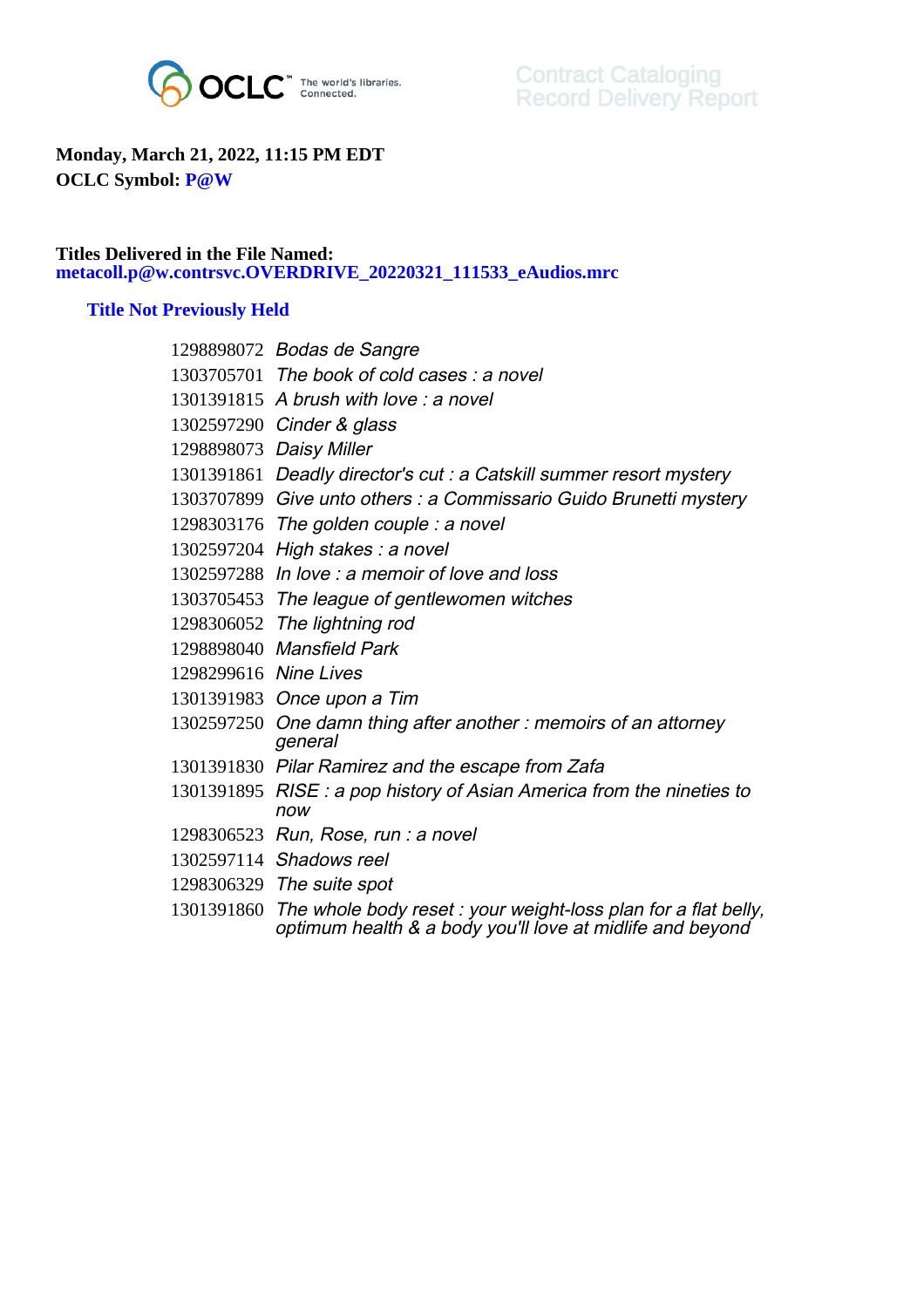**Titles Delivered in the File Named: metacoll.p@w.contrsvc.OVERDRIVE\_20220321\_111533\_eBooks.mrc**

## **Title Not Previously Held**

| 1294828192 3:16      |                                                                                                                 |
|----------------------|-----------------------------------------------------------------------------------------------------------------|
|                      | 1303267326 The best liars in Riverview                                                                          |
|                      | 1301916486 The club : a novel                                                                                   |
|                      | 1293447200 Container and raised bed gardening for beginners                                                     |
| 1260693747 Crowbones |                                                                                                                 |
|                      | 1301392174 Deadly director's cut                                                                                |
|                      | 1298898824 Easy vegan home cooking: over 125 plant-based and gluten-<br>free recipes for wholesome family meals |
|                      | 1228913942 Finn and the subatomic slip and slide                                                                |
|                      | 1300229066 Get well, Eva                                                                                        |
|                      | 1296609130 The golden couple                                                                                    |
|                      | 1293446953 Good Eats 2: The Middle Years                                                                        |
|                      | 1269094575 Good intentions : a novel                                                                            |
|                      | 1257315448 High stakes : a novel                                                                                |
|                      | 1293447202 High strung                                                                                          |
|                      | 1293447194 Hothouse Bloom                                                                                       |
|                      | 1302597374 The houseboat: a novel                                                                               |
|                      | 1293447213 In the shadow of the past                                                                            |
|                      | 1301392136 The lost Dreamer                                                                                     |
|                      | 1293447230 Mama didn't sign up for this                                                                         |
|                      | 1298898927 Monster meditation. Time to focus, Grover                                                            |
|                      | 1293447226 My BFF's sister: a hot lesbian romance                                                               |
|                      | 1291876134 MY LIFE AS A BUDDHIST.                                                                               |
|                      | 1291875785 MY LIFE AS A CHRISTIAN.                                                                              |
|                      | 1291873576 MY LIFE AS A HINDU.                                                                                  |
|                      | 1291876860 MY LIFE AS A JEW.                                                                                    |
|                      | 1291873719 MY LIFE AS A MUSLIM.                                                                                 |
|                      | 1291876904 MY LIFE AS A SIKH.                                                                                   |
|                      | 1301392090 The night shift                                                                                      |
|                      | 1302597568 The Ogress and the orphans                                                                           |
|                      | 1255520250 Once upon a Tim                                                                                      |
|                      | 1262684969 One Italian summer: a novel                                                                          |
|                      | 1298898408 Plantas para ser feliz : autocuidado y plantfulness para<br>calmar la mente                          |
|                      | 1235903936 Pug's sleepover                                                                                      |
|                      | 1293447227 Ruins of darkness and dragons                                                                        |
|                      | 1294148585 Short-Term Keto: A 4-Week Plan to Find Your Unique Carb<br>Threshold.                                |
|                      | 1293447222 Shug's daddy                                                                                         |
|                      | 1255520685 Sisters of night and fog                                                                             |
|                      | 1298301894 The suite spot                                                                                       |
|                      | 1298296012 The Summer Getaway                                                                                   |
| 1266209626 Sundial   |                                                                                                                 |
|                      | 1302597648 Sydney & Taylor and the great friend expedition                                                      |